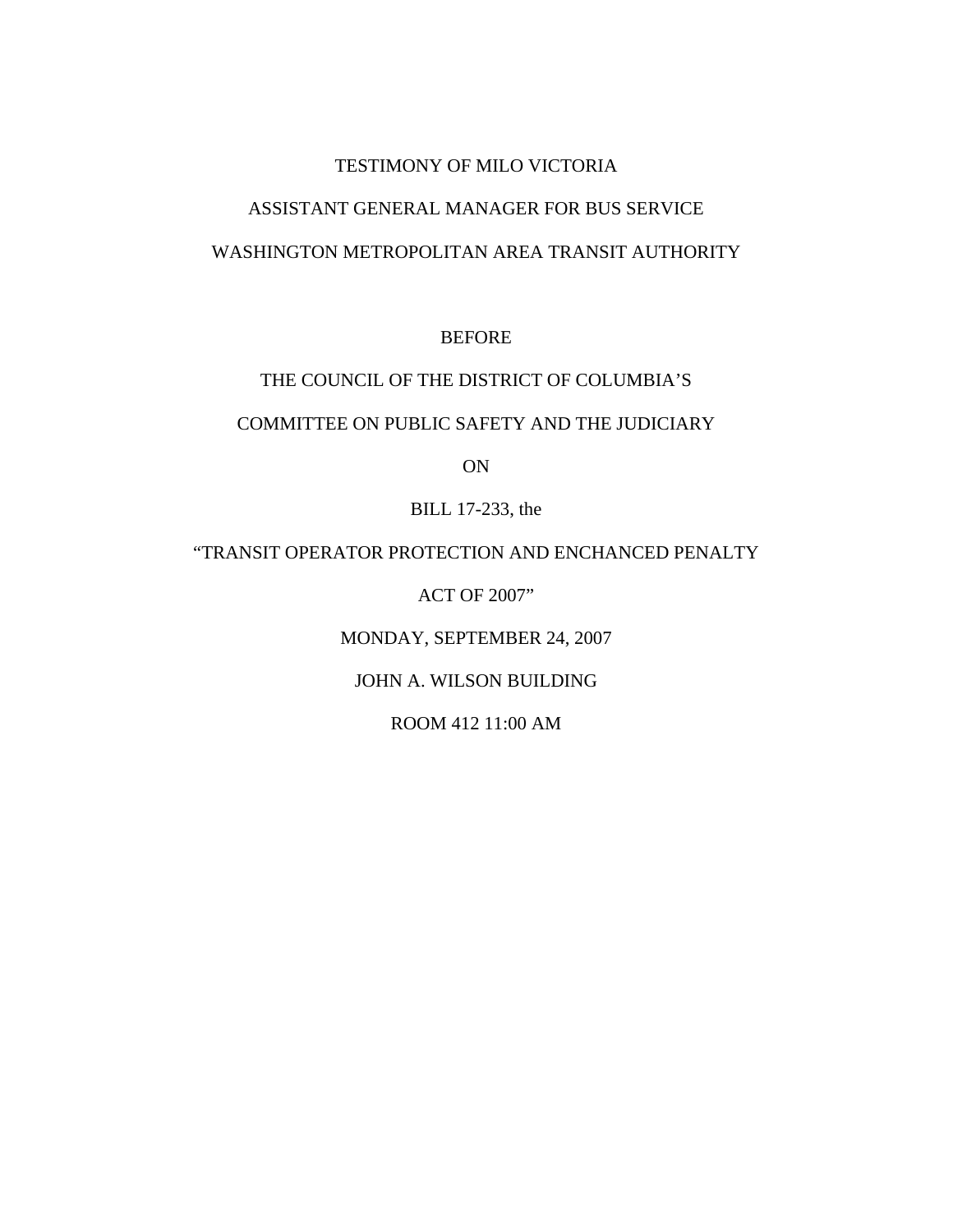Good Morning, Chairman Mendelson other members of the Council of the District of Columbia's Committee on Public Safety and the Judiciary and staff. My name is Milo Victoria, and I am the Assistant General Manager for Bus Services for the Washington Metropolitan Area Transit Authority (WMATA). It is indeed a pleasure for me to be here this morning to offer WMATA's testimony in support of Bill 17-233, the "Transit Operator Protection and Enhanced Penalty Act of 2007."

I would like to start my testimony by publicly thanking Councilmember Graham and all of the bill's co-sponsors for their support of Metrobus and its operators. We believe this bill will go a long way in improving the conditions and situations that many transit operators must deal with while attempting to provide basic transportation services in the District of Columbia. Assaults on operators have become a problem for transit agencies throughout the Washington Metropolitan Area. It is our hope that the District bill will become the model for legislation that is introduced in the other legislative bodies in this region.

In each of the last five years, there has been an increase in the number of assaults on Metrobus operators. These assaults run the gamut of offenses and include: spitting on operators; striking operators with closed fist, sticks, bricks and poles; assaults with deadly weapons (for example, guns and knives); fondling and attempting to undress female operators.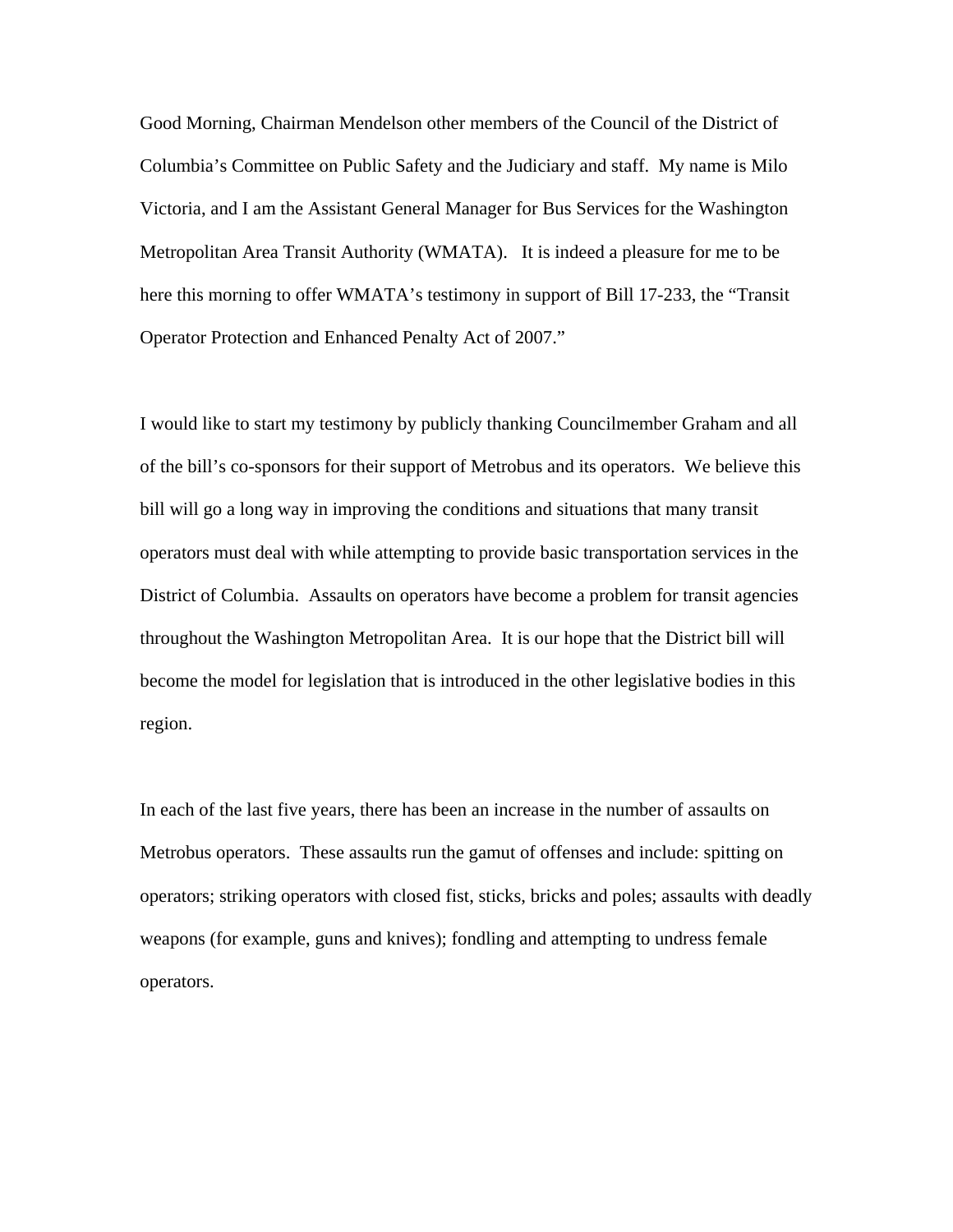In calendar year 2006, eighty-three (83) Metrobus operator assaults throughout the region were reported to the Metrobus Operations Control Center where Bus Supervisors and Transit Police or Metropolitan Police Department units were dispatched. Of the 83 assaults reported to the Operations Control Center, 68 of those assaults occurred in the District of Columbia on District of Columbia Metrobus routes. Of the 83 reported assaults, arrests were made in 34 of the cases. These assaults not only put our drivers in harm's way, they also put passengers on the bus and pedestrians and motorist on the public streets in jeopardy. We shudder to think of the injuries that may result from a driver losing control of a vehicle after being assaulted or hit by a brick -- or some other object – while operating his or her vehicle. Assaults on our drivers also affect our bottom line, since Fiscal Year 2001 through today, assaults on Bus and Train Operators have resulted in a lost of 8,439 works days at a cost of \$3,304,145.

Our operators are quite concerned for their welfare, especially those operators who must operate vehicles during the late evening hours. Most of the assaults take place near the end of the routes away from the central business district. Many of these assaults happen with few or no other passengers on the bus. There have been cases where brave members of the public have come to the aid of operators who where being assaulted. There are other cases where citizens chose not to get involved.

Let me provide you with some examples of what our operators face: **Example one:**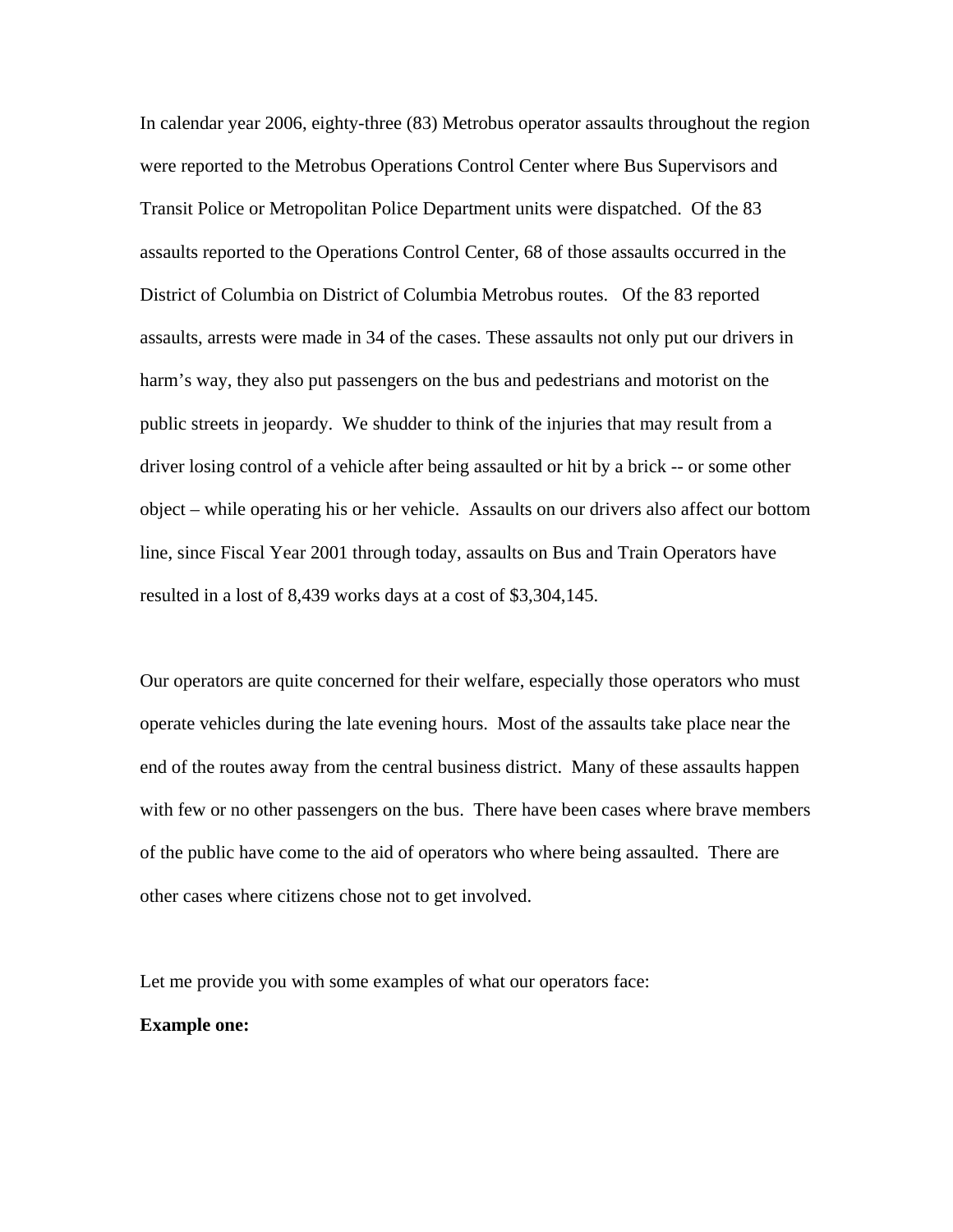A male patron boarded a bus, and while the bus was moving jumped on the operator, punched her in the face and started ripping off her blouse, bra and pants. The operator successfully brought the bus to a stop opened the door and began to fight the patron, pushing him off of her. The patron then ran from the bus. The operator received bruises to the right side of her face and a bloody nose.

#### **Example two:**

After all other passengers alighted the bus, a single male passenger came up the aisle and stood behind the operator. When the bus came to the next stop, the passenger attacked the operator hitting her with his fist. The operator fought back until the passenger ran from the bus. The operator had to be transported by ambulance for medical attention. She suffered forehead abrasions, her right eye was swollen shut, and she was bleeding from both her nose and mouth.

### **Example three:**

Two juveniles boarded the bus and pulled a gun on the operator. One of the youth walked to the rear of the bus and exited through the back door. The juvenile with the gun attempted to strike the operator with the gun and the operator began to fight him. The operator and the juvenile fell out of the bus, the juvenile got up and ran. The operator injured both of his knees, his hand and lower back during the fall.

And finally: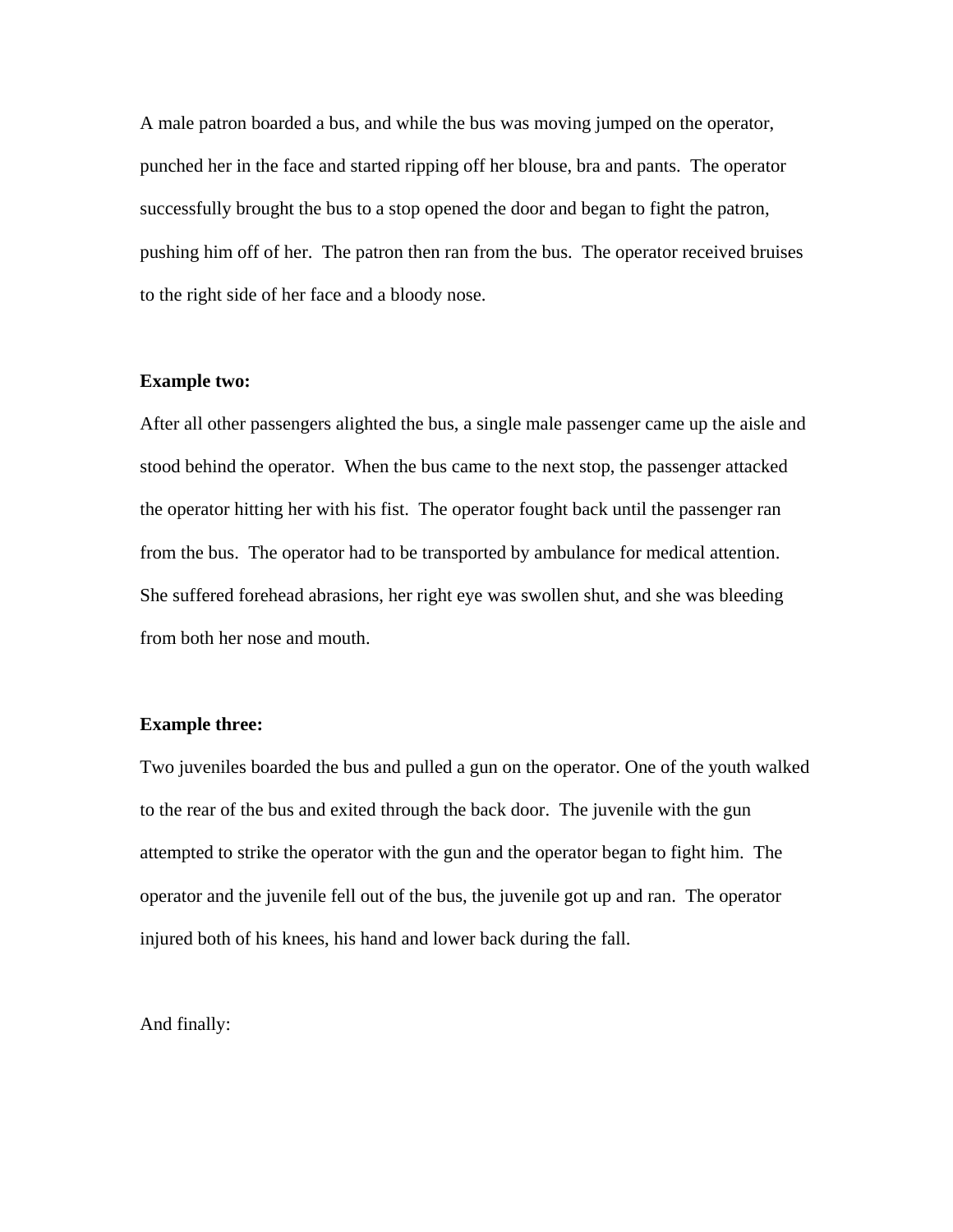#### **Example four:**

Someone in a group of juveniles threw brick at a Metrobus causing the front glass to shatter. The operator was transported to the hospital with lacerations to her face and glass in her eyes.

Several of our operators have been severely injured during these assaults. Some have suffered sever trauma at the hands of our customers. This is a dangerous situation that needs to be corrected. We continue to install cameras on buses that we hope will record some these incidents and lead to the apprehension and prosecution of some of these individuals. We have increased the number of Metro Transit Police officers dedicated to riding buses undercover and our scout cars patrol troubled buses routes. We cannot watch all buses at all times -- during the day and night.

We believe this legislation --which will increase the penalty and fine for individuals who assault a transit operator while the operator is providing transit service or otherwise prohibits an operator from operating their vehicle-- will reduce these incidents in the future.

We thank the Council of the District of Columbia for providing regional leadership with this bill and we do hope that it will be passed into law soon. Our operators and our patrons are depending on it.